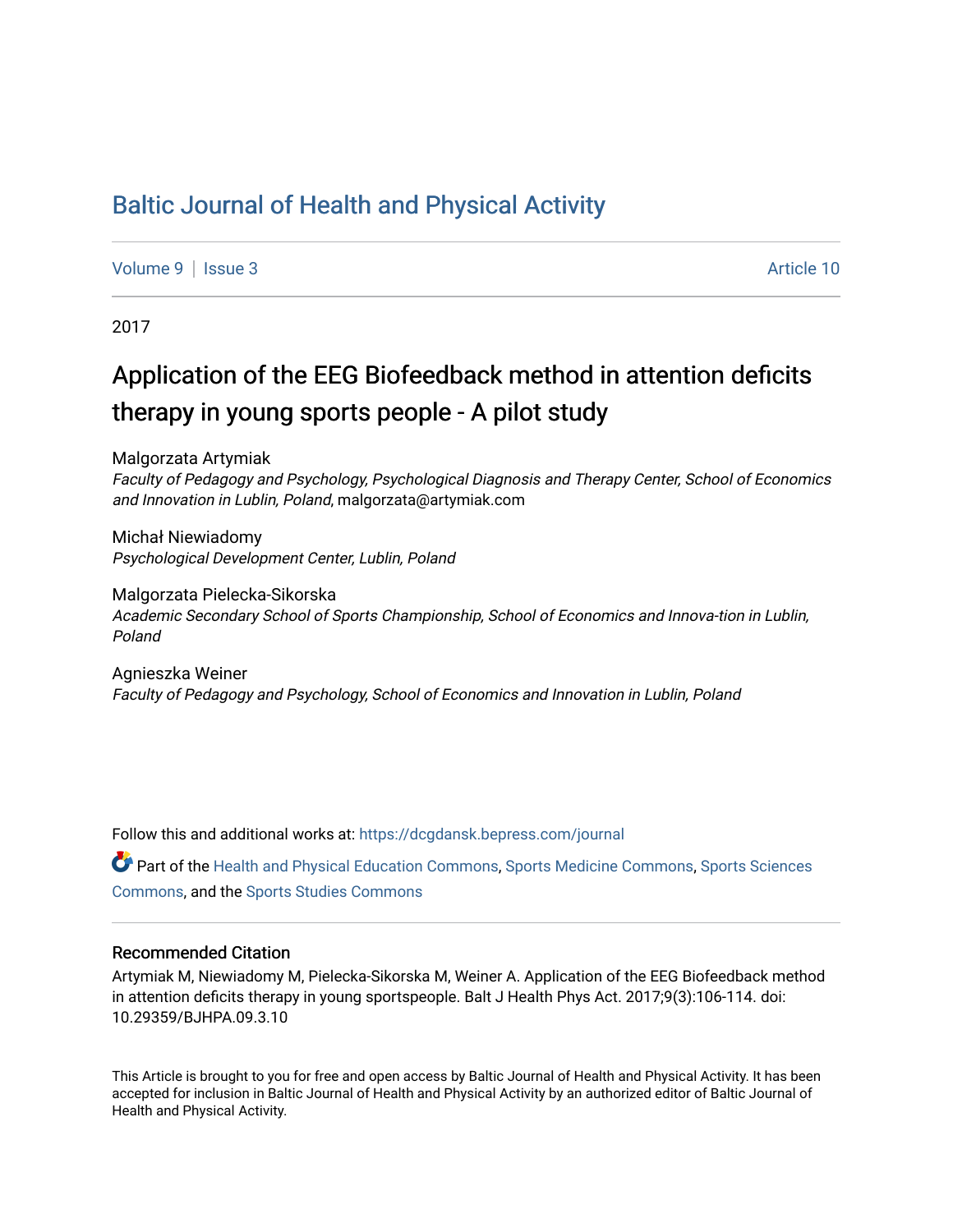**Authors' Contribution:**

- **A** Study Design
- **B** Data Collection
- **C** Statistical Analysis
- **D** Data Interpretation **E** Manuscript Preparation
- **F** Literature Search
- **G** Funds Collection

# **Application of the EEG Biofeedback method in attention deficits therapy in young sportspeople - A pilot study**

**Małgorzata Artymiak1 CDEF, Michał Niewiadomy2 BCD, Małgorzata Pielecka-Sikorska3 B, Agnieszka Weiner4 AFG**

- <sup>1</sup> Faculty of Pedagogy and Psychology, Psychological Diagnosis and Therapy Center, School of Economics and Innovation in Lublin, Poland
- 2 PROFECTUS Psychological Development Center, Lublin, Poland
- <sup>3</sup> Academic Secondary School of Sports Championship, School of Economics and Innovation in Lublin, Poland
- <sup>4</sup> Faculty of Pedagogy and Psychology, School of Economics and Innovation in Lublin, Poland

| abstract                     |                                                                                                                                                                                                                                                                                                                                                                                                                                                                                                                                                                                                                                                                                                                                                                                                                                                               |
|------------------------------|---------------------------------------------------------------------------------------------------------------------------------------------------------------------------------------------------------------------------------------------------------------------------------------------------------------------------------------------------------------------------------------------------------------------------------------------------------------------------------------------------------------------------------------------------------------------------------------------------------------------------------------------------------------------------------------------------------------------------------------------------------------------------------------------------------------------------------------------------------------|
| <b>Background</b>            | While working with contestants, sports psychology has been successfully applying the<br>biofeedback (neurofeedback) method since 1970s, noticing its potential in the field of<br>attention concentration, decrease in destructive tension hindering achievement of the<br>expected results in various sports disciplines. The researchers aimed at demonstrating<br>to what extent the EEG Biofeedback method may prove useful in correcting attention<br>concentration deficits in young sportspeople). The presented research project was of a<br>pilot character, and the studies undertaken may be extended and modified.                                                                                                                                                                                                                                |
| <b>Material/Methods</b>      | The research project included young sportspeople (16-17 years old) who were students<br>of the Academic Secondary School of Sports Championship at the School of Economics<br>and Innovation in Lublin. Students ( $N = 20$ ) were assessed by the school psychologist and<br>teachers as to the noticed difficulties in attention concentration, and they were diagnosed<br>with the application of two methods: EEG Biofeedback and Brickenkamp's Attention Test d2<br>R. in the Polish adaptation by E. Dajek. On the basis of analysis of the obtained results 10<br>students were selected, who undertook EEG Biofeedback trainings (20 one-hour sessions,<br>twice a week, in the period between March and June 2016).                                                                                                                                  |
| <b>Results</b>               | Both the attention measurement and the EEG Biofeedback training record assessment<br>demonstrated favorable changes in each of the participants in the project (an increase in<br>the ZK indicator, a change in the brain waves proportion Theta/Beta/Beta2).                                                                                                                                                                                                                                                                                                                                                                                                                                                                                                                                                                                                 |
| <b>Conclusions</b>           | The subsequent examination with the use of an attention test as well as analysis of the<br>EEG Biofeedback training record confirmed the effectiveness of the applied method as a<br>method of correcting deficits/ attention concentration difficulties in young sportspeople.                                                                                                                                                                                                                                                                                                                                                                                                                                                                                                                                                                               |
|                              |                                                                                                                                                                                                                                                                                                                                                                                                                                                                                                                                                                                                                                                                                                                                                                                                                                                               |
| Key words                    | EEG Biofeedback, sport, attention concentration properties                                                                                                                                                                                                                                                                                                                                                                                                                                                                                                                                                                                                                                                                                                                                                                                                    |
| article details              |                                                                                                                                                                                                                                                                                                                                                                                                                                                                                                                                                                                                                                                                                                                                                                                                                                                               |
| <b>Article statistics</b>    | Word count: 3,108; Tables: 2; Figures: 0; References: 35                                                                                                                                                                                                                                                                                                                                                                                                                                                                                                                                                                                                                                                                                                                                                                                                      |
|                              | Received: September 2016; Accepted: May 2017; Published: September 2017                                                                                                                                                                                                                                                                                                                                                                                                                                                                                                                                                                                                                                                                                                                                                                                       |
| <b>Full-text PDF:</b>        | http://www.balticsportscience.com                                                                                                                                                                                                                                                                                                                                                                                                                                                                                                                                                                                                                                                                                                                                                                                                                             |
| Copyright                    | © Gdansk University of Physical Education and Sport, Poland                                                                                                                                                                                                                                                                                                                                                                                                                                                                                                                                                                                                                                                                                                                                                                                                   |
| Indexation:                  | Celdes, Clarivate Analytics Emerging Sources Citation Index (ESCI), CNKI Scholar (China National Knowledge<br>Infrastructure), CNPIEC, De Gruyter - IBR (International Bibliography of Reviews of Scholarly Literature in<br>the Humanities and Social Sciences), De Gruyter - IBZ (International Bibliography of Periodical Literature in<br>the Humanities and Social Sciences), DOAJ, EBSCO - Central & Eastern European Academic Source, EBSCO -<br>SPORTDiscus, EBSCO Discovery Service, Google Scholar, Index Copernicus, J-Gate, Naviga (Softweco, Primo<br>Central (ExLibris), ProQuest - Family Health, ProQuest - Health & Medical Complete, ProQuest - Illustrata: Health<br>Sciences, ProQuest - Nursing & Allied Health Source, Summon (Serials Solutions/ProQuest, TDOne (TDNet),<br>Ulrich's Periodicals Directory/ulrichsweb, WorldCat (OCLC) |
| <b>Funding:</b>              | This research received no specific grant from any funding agency in the public, commercial, or not-for-profit<br>sectors.                                                                                                                                                                                                                                                                                                                                                                                                                                                                                                                                                                                                                                                                                                                                     |
| <b>Conflict of interest:</b> | Authors have declared that no competing interest exists.                                                                                                                                                                                                                                                                                                                                                                                                                                                                                                                                                                                                                                                                                                                                                                                                      |
| <b>Corresponding author:</b> | Dr Małgorzata Artymiak, Psychologiczne Centrum Diagnozy i Terapii WSEI; ul. Projektowa 4, 20-209 Lublin,<br>Poland; phone: +48 81 749 32 20; e-mail: malgorzata@artymiak.com                                                                                                                                                                                                                                                                                                                                                                                                                                                                                                                                                                                                                                                                                  |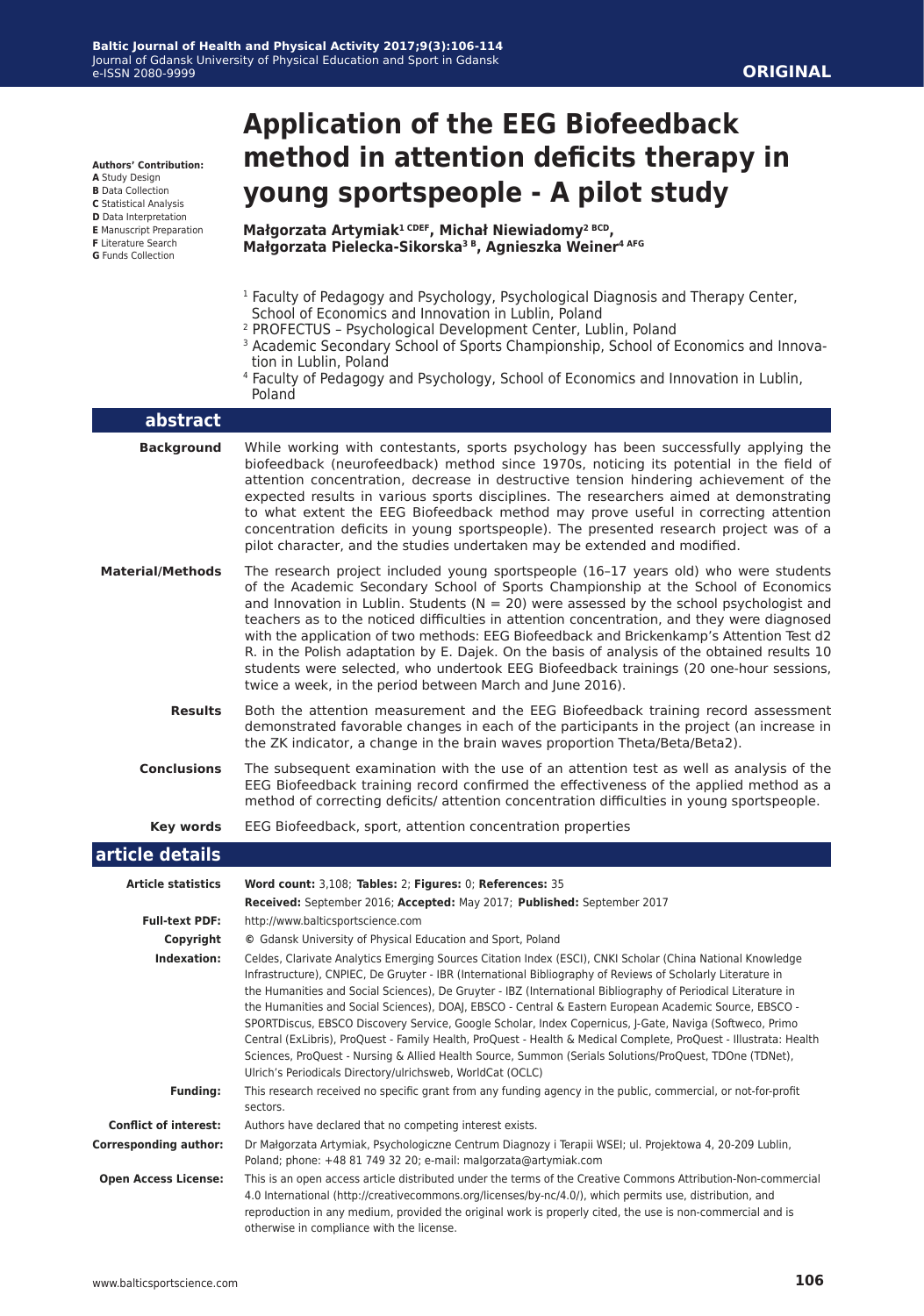## **introduction**

Electroencephalography, as a method of imaging the work of brain has had many applications in medical diagnostics and planning clinical examinations [1, 2]. First attempts at applying imaging of brain waves activity in connection with feedback were undertaken by the Japanese psychologist Joe Kamiya, although M. Barry Sterman is universally regarded as the father of the EEG Biofeedback method. In the 1960s he conducted research at California University [3, p. 198–199].

EEG Biofeedback is defined as self-regulatory method of normalizing EEG waves, allowing conscious modification of psycho-physiological status through changing the pattern of brain waves. Due to the application of operative conditioning, the EEG Biofeedback method is regarded as an instrumental psychotherapy method [4]. Certain ranges can be strengthened or inhibited by means of training. The method takes advantage of biological feedback, allowing controlling and modifying the functions that in everyday functioning remain independent of our will. The training takes place with the application of two computer systems with a special EEG Biofeedback module. The apparatuses enable us to trace the recording of the patient's brain waves and imaging them graphically – as a video game. The host, using appropriate parameters, stimulates desirable and inhibits undesirable bands of brain waves. Depending on whether the trainee achieves the set parameters – the game has a successful course or not. The training is aimed at improving bioelectrical function of the brain, depending on the disorder. Thanks to the so-called feedback, the trainee can learn to regulate their brain waves on their own, strengthening or weakening them. The trainee purposefully influences the function of his or her own brain.

The most popular, and, simultaneously, the earliest implemented applications of the method is, first of all, to help with coping with stress [5, 6, 7, 8, 9, 10, 11, 12]. Special significance is also acquired by the application of biofeedback with reference to the persons with posttraumatic stress disorder – PTSD [13]. Nowadays the EEG Biofeedback method is vastly applied in working with attention-deficient children, including those with motor hyperexcitability syndrome with attention deficit (ADHD – attention deficit hyperactivity disorder) [14, 15, 16, 17].

Throughout a few decades of applying that method, literature has been presenting cautious attempts at applying them in new areas, as, for instance, in pedagogy [15, 18, 19] or psychology of work [20]; its restrictions have also been analyzed [21, 22, 23]. More and more frequently EEG biofeedback becomes not only a method of correcting deficits and disorders, but also an attractive form of improving the brain work [23].

#### **eeg biofeedback in sport**

Zaichkowsky [24, p. 309–312] applied neurofeedback in sport as one of the first. Justifications for the applications of neurofeedback in sport are based on a principle that changes in the mental and emotional condition are accompanied by an observable physiological change that can be monitored. Analogically, a change of thoughts and emotions will appropriately affect physiology. Therefore, biofeedback is an excellent tool for self-regulation and increasing the effectiveness of sports training among sportspeople representing different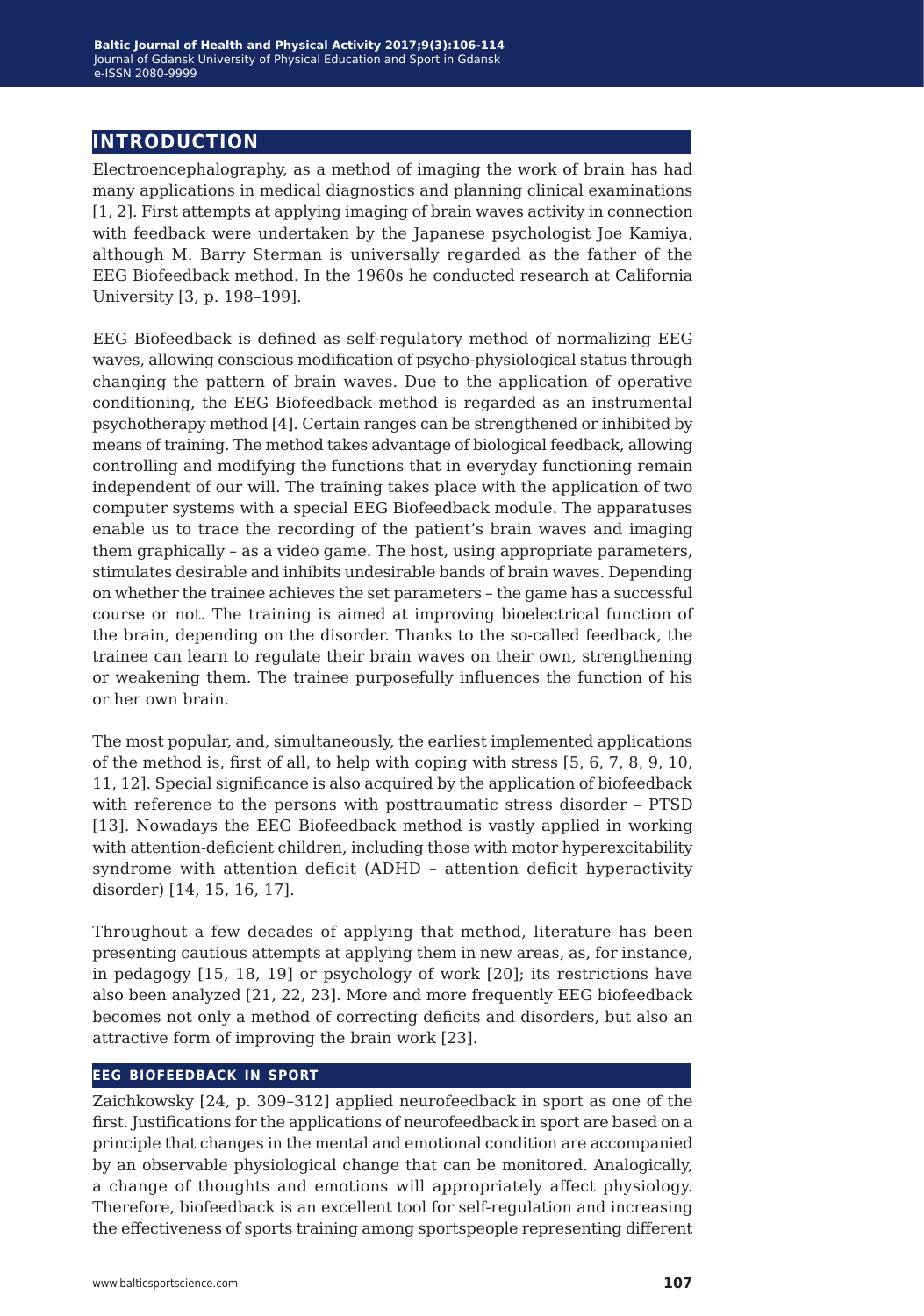disciplines. Both controlling fear and stress, undesirable tension as well as optimization of excitation in the way providing possibly the highest expected achievements seem to be crucial from the perspective of sports training [25, 26]. The hitherto conducted studies including the application of biofeedback training protocols in groups of sportspeople representing different disciplines, such as gymnastics, skiing, skating, hockey or snowboarding, demonstrated surprisingly promising results [27]. Here, it is worth emphasizing that the EEG Biofeedback method is perceived not only as a method that allows correcting deficits or reducing unfavorable tensions, but also as a method that allows improving sports training through developing self-regulation skills in a contestant thus allowing him or her to obtain the most optimal, desirable states indispensable for the increase of achievements [28, 29].

As researchers emphasize [30, 31], we should expect that sports psychologists would more and more willingly attempt to use such a non-invasive method as biofeedback, considering the constantly appearing reports on promising effects of applying that tool in the work with both individual contestants and teams. A correctly applied EEG Biofeedback method allows contestants to increase their strengths and correct their weaknesses. The hitherto study results in this field allow for designing training courses for contestants' coaches to enable them to use that tool [32] and support the training with other methods in preparing for competitions [33, 9]. In view of the above, the main aim of the undertaken studies was to assess the effectiveness of the EEG Biofeedback method in correcting attention deficits in young sportspeople.

### **material and methods**

The study comprised a group of 20 sportspeople (16–17 years old), students of the Academic Secondary School of Sports Championship at the School of Economics and Innovation in Lublin. The presented research project was of a pilot character, and the studies undertaken may be extended and modified.

The practical purpose of the studies was to find the answer to the question to what extent the EEG Biofeedback method can prove applicable in correcting attention concentration deficits in young sportspeople. Students  $(N = 20)$  were assessed as to attention concentration deficits. The assessing persons were the psychologist working with them and teachers of selected subjects. For that purpose a questionnaire taking into consideration the selected areas of functioning, where attention deficit may manifest itself was used. A significant dimension of that assessment was also the fact that the students themselves assessed their difficulties. The test was repeated after the trainings had been  $completed<sup>1</sup>$ . Then the students were diagnosed with the use of two methods: EEG Biofeedback and Attention Examining Test d2 by R. Brickenkamp in the Polish adaptation by E. Dajek [34]. On the basis of the analysis of the obtained results, 10 students were selected, who started and carried out training during three months with the application of the EEG Biofeedback method (20 hours of training, twice a week between March and June 2016). The program of trainings was established so as to avoid overload and discouragement as well as to provide the best possible effect. Training protocols were established for sportspeople in accordance with the basic principle of the EEG Biofeedback therapy, determining the direction of changes – inhibiting the excess and

<sup>&</sup>lt;sup>1</sup> Due to the main problem of this article, which is the assessment of the EEG Biofeedback method effectiveness, the analysis of results of the pedagogical questionnaire was disregarded.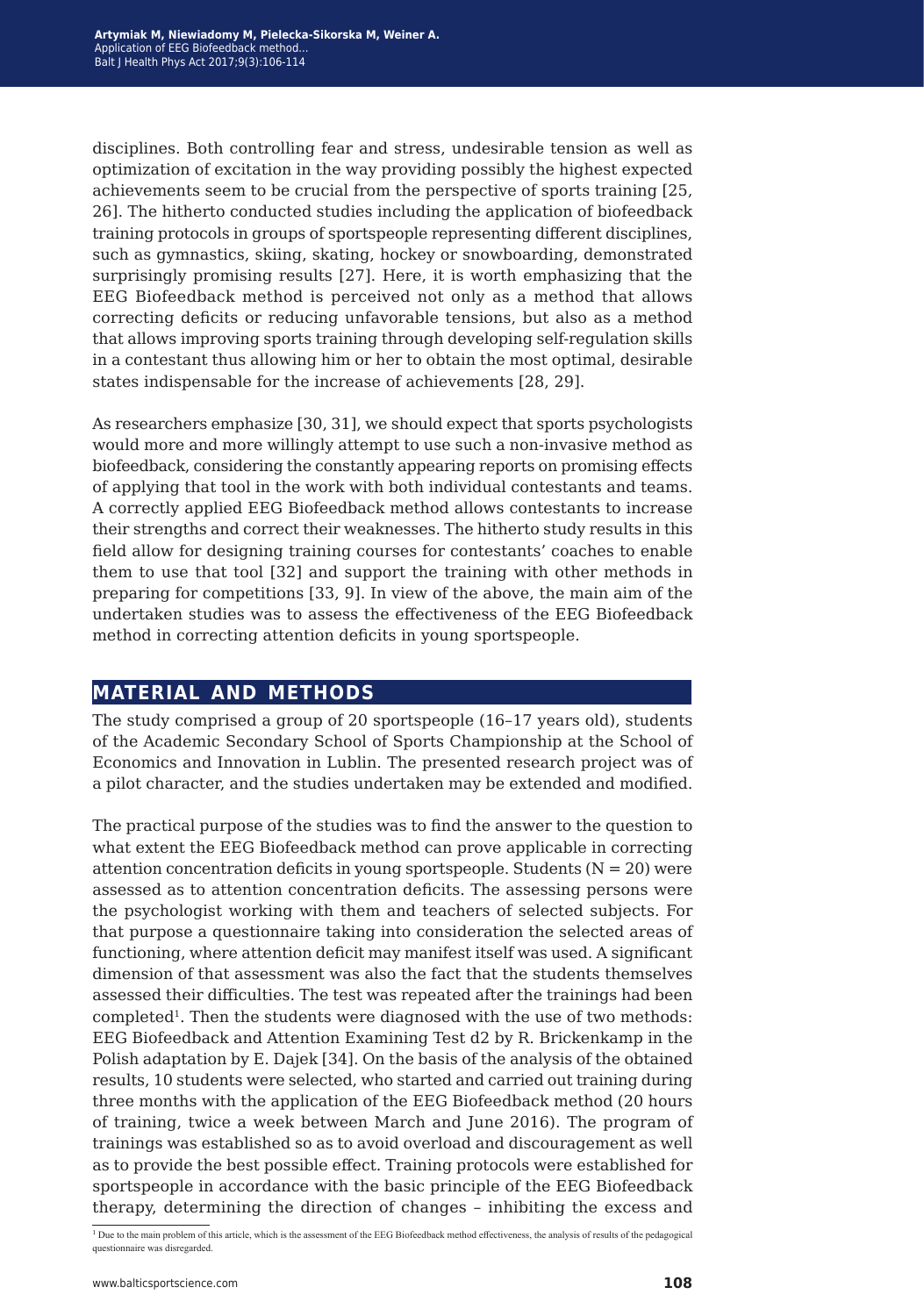strengthening the deficit of waves. In EEG Biofeedback trainings, ways of operative (instrumental) and classic conditioning were used. The trainee learnt to repeat ways of behavior bringing about positive results or preventing behavior bringing about negative results. In this way specific patterns of brain waves are created. Repeating favorable behavior patterns was possible thanks to obtaining visual and sound rewards, proving the feedback effectiveness. The positive image of a video game strengthened by sound constitutes a reward for good performance of the task, and thus it is positive reinforcement. After a series of 10 trainings, the students underwent Attention Test d2 again.

#### **attention test d2**

Attention Test d2 is a non-verbal technique, supplying a few attention indicators concerning the perception speed, the number of errors and the general perception ability (corrected speed indicator taking into consideration the number of errors) and concentration. Test d2 is based on the definition of attention, according to which attention is a kind of selection and concentration is the person's ability to work incessantly, to analyze significant internal and external stimuli fast and appropriately, selectively, without paying attention to insignificant stimuli. As a result of the test four indicators are calculated:

(a) WZ – assessing the subject's work speed (the overall number of letters worked out);

%B – the percentage of errors made (the percentage of errors made in the overall number of letters worked out), being the indicator of work accuracy; WZ-B – indicator of the general perception ability, which is the difference between the number of all letters analyzed (WZ) and the number of all errors (B);

ZK – which is obtained by summing the number of correctly drawn letters decreased by the number of errors made; that indicator tells us about the subject's ability to concentrate.

Indicators WZ, %B and ZK reflect the following features of attention: efficiency, accuracy and aptitude. The ZK indicator, which is the basis for assessing subjects' results, was assumed to be the most significant.

#### **eeg biofeedback diagnosis**

Problems with concentration at the level of EEG record are the most noticeable in the left brain hemisphere; therefore, in our research we focused on the analysis of data from point C3 (according to the International System 10–20 recommended by the International Federation of Electroencephalography and Clinical Neurophysiology). To assess concentration ability in this point at the level of a EEG record, first of all, significant is the course of three brain waves defined as: Theta (4–8 Hz), Beta (15–20 Hz) and Beta 2 (20–28 Hz). Beside the amplitudes achieved in particular waves, to assess the brain work we applied the indicators based on the mutual relationship of brain waves: Theta/Beta and Beta/Beta 2. Normal values, norms of these indicators for adults are the following: Theta/Beta – value between 1.0 and 2.0, where 2.0 is the upper normal value; Beta/Beta 2 – value above 1.0.

Due to the specificity of numerical values achieved in Q-EEG results in the dimension of particular ranges of waves as well as within mutual relationships of particular waves (Theta/Beta, Beta /Beta 2), it is impossible to show the significance of changes in the recording on the basis of strict numerical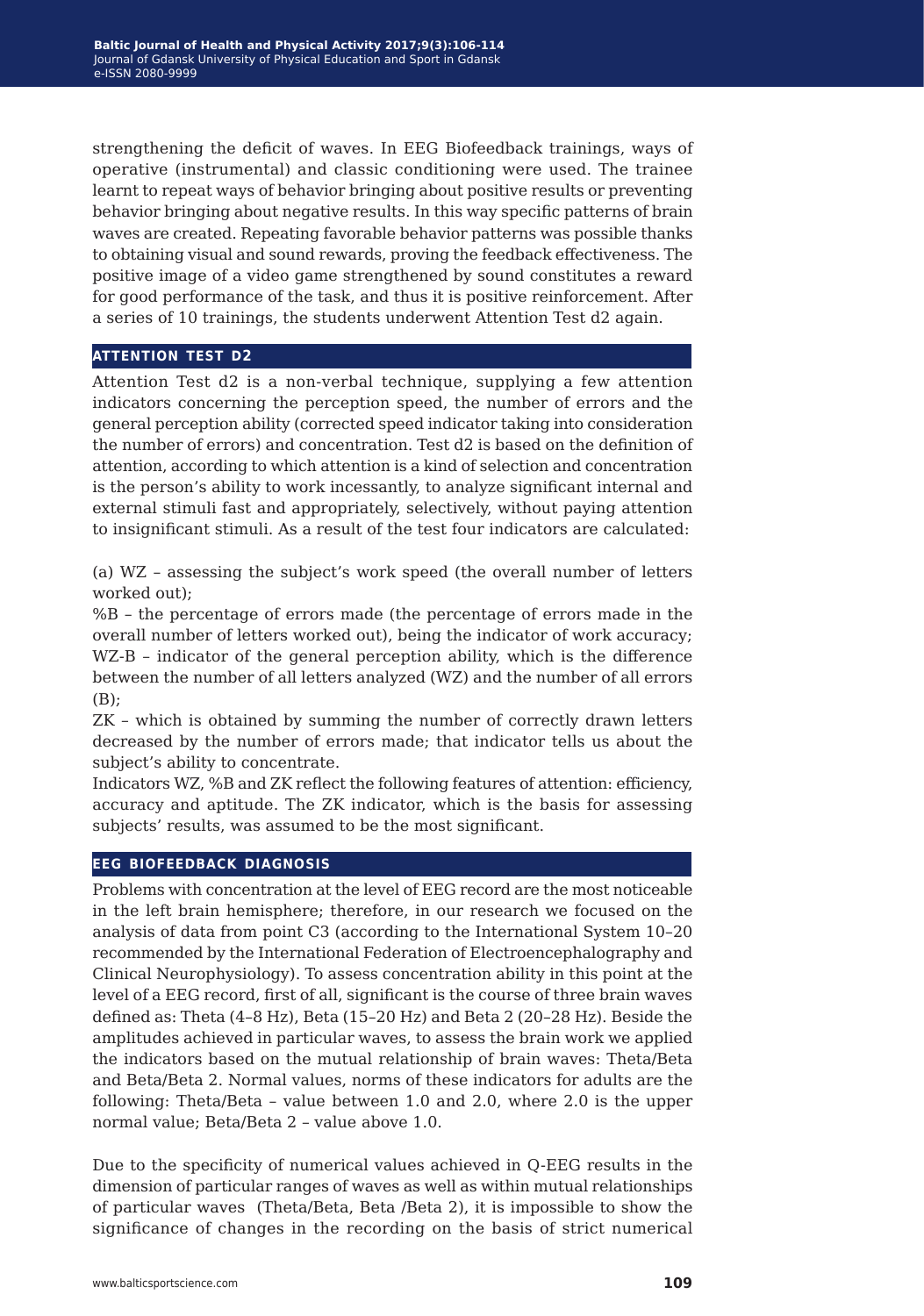results. Additionally, assessing the improvement in EEB recording, we had to take into consideration changes in both parameters, where due to different normal values, results are not comparable and the assessment has to be of a holistic nature. Therefore, we decided to appoint 10 competent judges (neurotherapists, experienced in conducting therapy with the use of ELMIKO equipment) to assess the differences observed between particular initial and final results. The judges had the ready specification of initial and final results, and their task was to assess the observed difference in the scale 1–10, where 1 meant lack of noticeable improvement in waves proportion (separately for Theta/Beta and Beta/Beta2 as well as the overall assessment of the change in EEG recording) and 10 meant a very significant improvement in waves proportion. Then arithmetic mean was drawn from the obtained results, which was presented as "change assessment". To correct the recording, there was no need to correct two indicators if one of them was normal at the beginning.

### **results**

The subjects underwent Attention Test d2 twice, i.e. at the beginning of the procedure and after the completion of the series of 20 EEG Biofeedback trainings. As optimal from the perspective of the examined group, the indicator of attention assessment, from among a few persons examined with the use of d2 method, the ZK indicator was assumed – concentration ability and its values were compared before the commencement of EEG Biofeedback trainings and after they had been completed. The obtained results are presented in Table 1.

| Subjects   | Test I  |                 | Test II   |                 | <b>Difference</b>    |                             |
|------------|---------|-----------------|-----------|-----------------|----------------------|-----------------------------|
|            | ZK1-AC1 | ZK-AC<br>rank % | $ZK2-AC2$ | ZK-AC<br>rank % | $ZK2-ZK1$<br>AC2-AC1 | <b>Difference</b><br>rank % |
| Subject 1  | 214     | 86              | 238       | 98              | 24                   | 12                          |
| Subject 2  | 127     | 3               | 186       | 60-61           | 49                   | 57                          |
| Subject 3  | 152     | 17              | 202       | 75              | 50                   | 58                          |
| Subject 4  | 131     | 3               | 188       | 63              | 57                   | 60                          |
| Subject 5  | 202     | 75              | 234       | 96              | 32                   | 21                          |
| Subject 6  | 154     | 19-20           | 190       | 65              | 36                   | 46                          |
| Subject 7  | 222     | 95              | 239       | 98              | 17                   | 3                           |
| Subject 8  | 132     | $3 - 4$         | 158       | 24-25           | 26                   | 22                          |
| Subject 9  | 150     | 16-17           | 186       | 60-61           | 36                   | 44                          |
| Subject 10 | 149     | 16              | 186       | 60              | 37                   | 44                          |

Table 1. Results of Attention Assessment Test d2

Before the project was commenced, the participants underwent diagnosis of the bioelectric brain function (Q-EEG recording) with specification of activities of particular brain waves, which constitutes the first stage of training with the use of the EEG Biofeedback method. We assessed the proportion of the waves which were the most significant from the point of view of the project assumptions, i.e. Theta, Beta and Beta2. Another assessment was performed at the end of the series of 20 EEG Biofeedback trainings. The appointed judges assessed the observed difference in the scale 1–10, where 1 meant a lack of noticeable improvement in EEG recording (separately for Theta/Beta and Beta/ Beta2, as well as the overall assessment of the change in EEG recording) and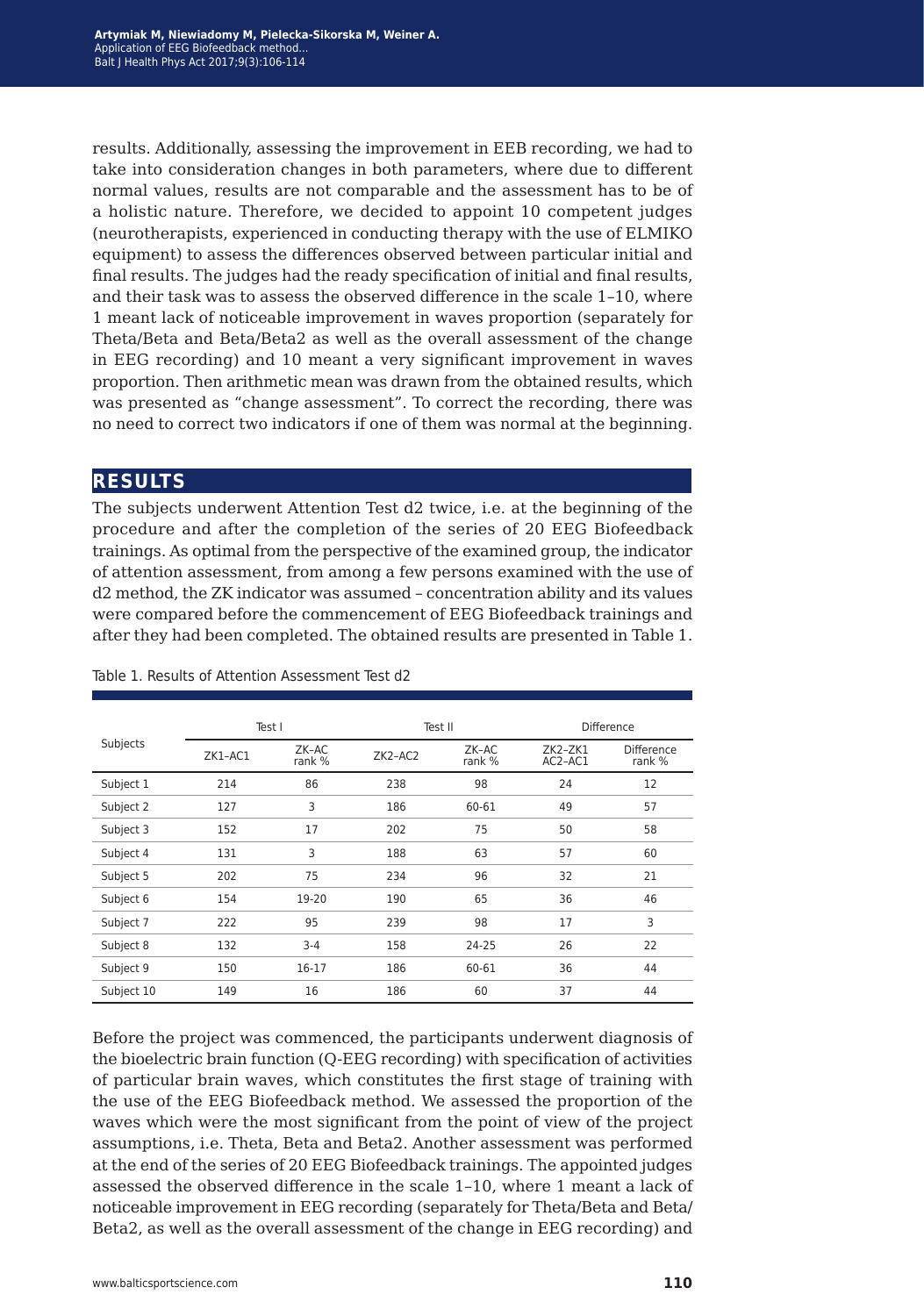10 meant a very significant improvement in EEG recording. Then from the obtained assessments arithmetic mean was calculated, which was presented as "assessment of change". The results are shown in Table 2.

| Subjects   | TH/B<br><b>START</b> | TH/B<br><b>END</b> | Difference<br>TH/B | Change<br>assessment<br>TH/B | B/B2<br><b>START</b> | B/B2<br><b>END</b> | Difference<br>B/B2 | Change<br>assessment<br>B/B2 | Overall<br>change<br>assessment |
|------------|----------------------|--------------------|--------------------|------------------------------|----------------------|--------------------|--------------------|------------------------------|---------------------------------|
| Subject 1  | 2.60                 | 2.35               | $-0.25$            | 7.2                          | 0.91                 | 0.97               | 0.06               | 2.4                          | 6.2                             |
| Subject 2  | 2.14                 | 1.84               | $-0.3$             | 6.1                          | 0.80                 | 1.25               | 0.45               | 8.9                          | 8.5                             |
| Subject 3  | 3.78                 | 1.99               | $-1.79$            | 9.9                          | 0.94                 | 1.11               | 0.16               | 4.3                          | 9.6                             |
| Subject 4  | 1.48                 | 1.38               | $-0.1$             | 2.3                          | 0.72                 | 0.99               | 0.27               | 6.8                          | 6.2                             |
| Subject 5  | 2.43                 | 2.04               | $-0.39$            | 7.1                          | 0.82                 | 0.96               | 0.15               | 4.8                          | 6.0                             |
| Subject 6  | 2.25                 | 1.58               | $-0.67$            | 7.9                          | 1.02                 | 1.01               | 0.01               | 1.0                          | 7.8                             |
| Subject 7  | 1.91                 | 1.87               | $-0.04$            | 1.2                          | 0.64                 | 0.71               | 0.07               | 2.1                          | 2.0                             |
| Subject 8  | 1.99                 | 1.62               | $-0.37$            | 3.5                          | 0.83                 | 0.79               | 0.04               | 1.0                          | 3.4                             |
| Subject 9  | 1.84                 | 1.6                | $-0.24$            | 3.0                          | 0.7                  | 0.89               | 0.29               | 3.3                          | 3.2                             |
| Subject 10 | 1.28                 | 1.21               | $-0.07$            | 1.1                          | 0.77                 | 1.14               | 0.37               | 9.8                          | 9.2                             |

Table 2. Results of brain wave diagnosis (Q-EEG recording) before the beginning and after the end of EEG Biofeedback trainings

## **discussion**

As Thompson reports [22, p. 286], in literature there are still few studies undertaking the analysis of the effect of EEG Biofeedback trainings upon selected cognitive functions, such as memory, attention or creative thinking. Referring to similar, contemporary studies on cognitive functions, also including attention, allows confirmation of the justifiability of the applied procedures [35]. Assuming after the researchers [1] that the brain waves which are the most significant from the perspective of attention concentration and high effectiveness of action are the waves Theta, Beta and Beta2, the relationship between these waves in subjects were analyzed. Before the beginning and after the end of trainings the proportion of Theta/Beta and B/B2 waves was calculated in each of the subjects (Table 2). The final result improved in each of the subjects – the results in the Theta/Beta proportion decreased, whereas in Beta/Beta2 proportion they increased. The lowest observed change in Theta/ Beta proportion is -0.7, the highest is 1.79. The lowest correction of Beta/ Beta2 proportion at the end of training is 0.01, whereas the highest is 0.45. The assessment of change performed by competent judges, referred to as "overall change assessment" assumes values from 2.0 to 9.6.

Attention test performed twice – before and after EEG Biofeedback trainings (Table 1) allowed observing differences in the value of the ZK indicator – the ability to concentrate (CA). The difference between the ZK2 (CA2) indicator value after the completion of trainings and ZK1 (CA1) before their commencement assumes the values between 17 and 50. Percentage rank differences of both indicators were also calculated. The lowest value of that difference is 3; the highest one is 60.

The correctly conducted EEG Biofeedback training made it possible to lower the proportion of Theta/Beta waves and to increase the advantageous Beta/ Beta2 proportion in all subjects. In the dimension of the concentration ability,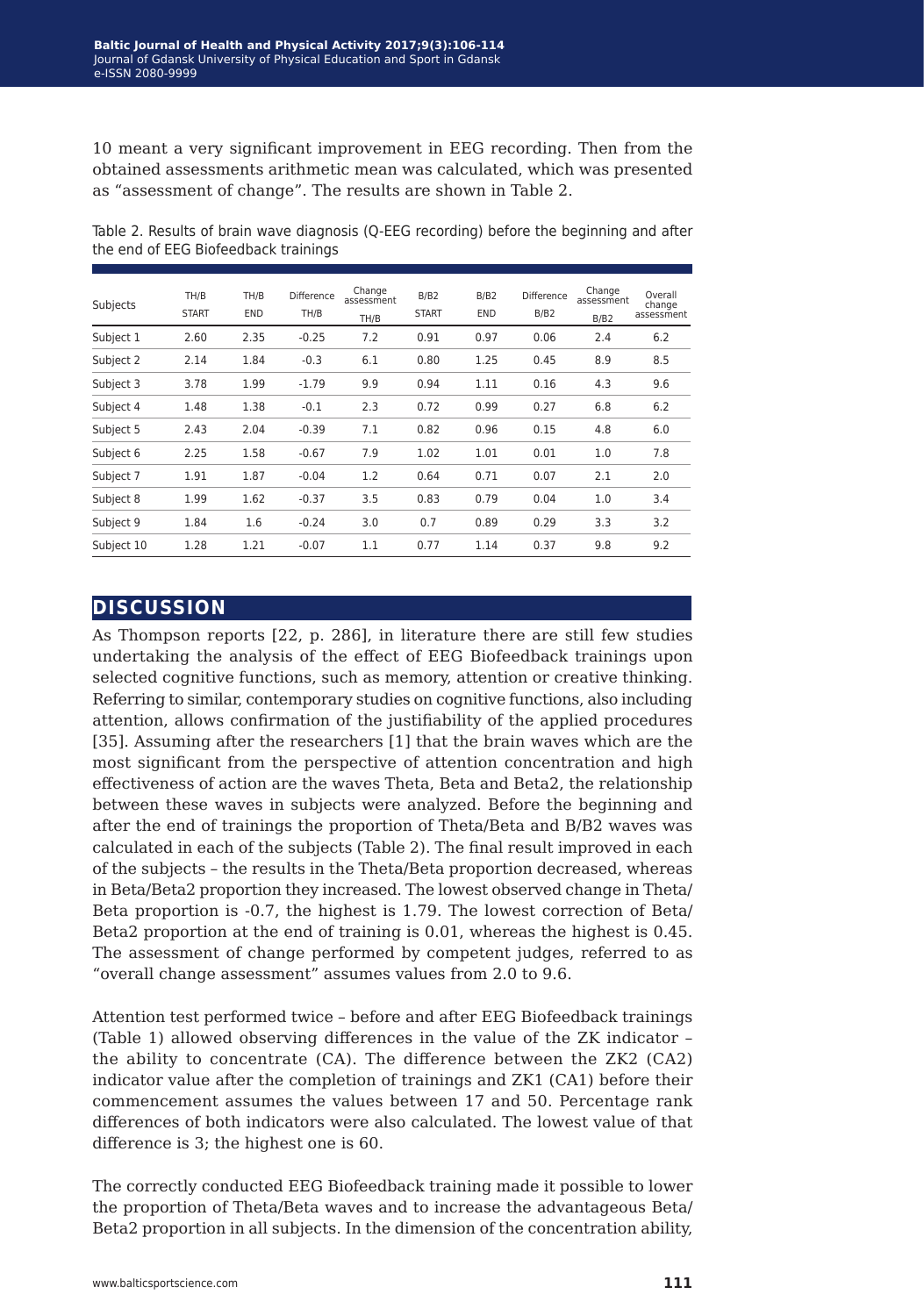increased results were observed in all subjects. Besides, favorable changes were confirmed in quantitative measurements (lowering the proportion of Theta/Beta waves, increasing the advantageous Beta/Beta2 proportion as well as the increase in the concentration ability indicator ZK-CA). During EEG biofeedback trainings a significant regularity was observed, which was connected with cooperation of coaches with the subjects. Due to the fact that the participants of the project were young sportspeople, it was especially significant for the researchers to be able to form in them the ability to take advantage of feedback on which the EEG Biofeedback method is based. Therefore, the trainings constituted the process of learning the skill of self-regulation. Coaches (therapists of the EEG Biofeedback method) were trained and prepared to work with sportspeople. Their task was to give feedback, depending on the need, explaining doubts, and reinforcing motivation for training in the period when it decreases. The coaches also drew the sportspeople's attention to the possibility of observing the results of EEG Biofeedback trainings in school situations and during sports trainings. The obtained declarations indicating subjective conviction about training effectiveness reinforced the sportspeople's motivation and consolidated the skills.

## **conclusions**

The aim of the present study was to check to what extent trainings with the use of the EEG Biofeedback method may prove effective in the field of improving attention concentration in young sportspeople. On the basis of the accomplished research project, the following conclusions can be formulated:

- 1. Both the performed initial attention measurement (before the trainings) and the diagnosis of Theta, Beta1, Beta2 brain waves proportion confirmed their effectiveness as methods allowing to select persons with difficulties in attention concentration.
- 2. The developed training procedure 20 EEG Biofeedback trainings (twice a week) became optimal to obtain the expected results.
- 3. The attention test repeated after completion of EEG Biofeedback trainings confirmed an increase in the ZK (CA) indicator in all persons involved in the training.
- 4. In all trained persons the analyzed parameters of the proportion of Theta, Beta and Beta2 brain waves improved (decreasing the unfavorable Theta/ Beta brain waves proportion and increasing the favorable Beta/Beta2 proportion).
- 5. The conditioning mechanism applied in EEG Biofeedback training allowed for an increase in the sense of prime mover and satisfaction in young sportspeople, which can be regarded as an additional value of the carried out trainings. We could also consider extending the studies by that aspect of forming the sense of prime mover and self-regulation competence in young sportspeople.
- 6. The experience of conducting EEG Biofeedback trainings allowed us to notice that the knowledge of possibilities brought about by the EEG Biofeedback method as well as of special benefits in the sort still has not been propagated enough in the circles connected with education and sports training. Also the expectations of sportspeople themselves should be adequately specified for the highest possible effectiveness of training and comfort of conducting it.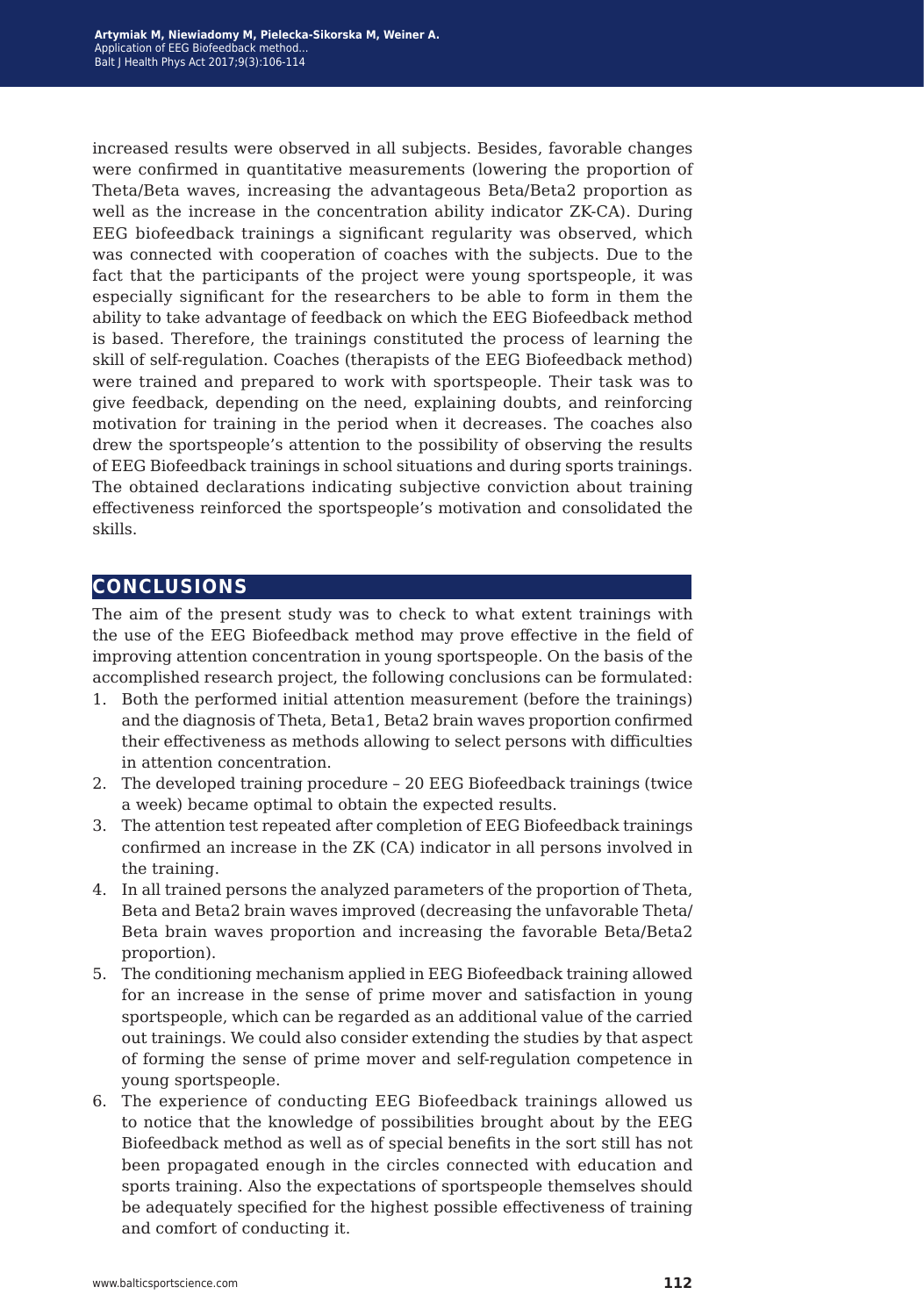Due to the fact that the conducted studies were of an innovative character (no analogical studies in literature), it is difficult to find direct reference to other studies in this field. Similar studies with the use of EEG biofeedback trainings confirm the effectiveness of that method in training certain cognitive functions. It seems interesting to extend the studies concerning the possibility of applying EEG biofeedback trainings in modifying other dimensions, such as mental tension (fear, stress) or the response speed of contestants representing various sports disciplines.

#### **references**

- [1] Thompson M, Thompson L, Neurofeedback. Wprowadzenie do podstawowych koncepcji psychofizjologii stosowanej [Introduction to basic concepts of applied psychophysiology]. Wrocław: Wyd. Biomed Neurotechnologie; 2012, 41–42. Polish.
- [2] Pąchalska M, Kaczmarek B, Kropotov JD. Neuropsychologia kliniczna. Od teorii do praktyki [Clinical neuropsychology. From theory to practice]. Warszawa; 2014, 113. Polish.
- [3] Okupińska A, Krzywowiąza A. Biofeedback jako alternatywna metoda w terapii deficytów poznawczych w ujęciu teorii umysłu [Biofeedback as an alternative method in cognitive deficits in the theory of mind approach / Neurokognitywistyka w patologii i zdrowiu [Neurocognitivistics in Pathology and Health] 2011–2013. Roczniki Pomorskiej Akademii Medycznej w Szczecinie. 2013;3:198–199. Polish.
- [4] Pakszys M. Kompendium dla neuropsychoterapeutów EEG Biofeedback [Compendium for Neuro- -psychotherapists]. Warszawa: ImiDz; 2010, 2. Polish.
- [5] Brown BB. Stress and the art of biofeedback. Harper & Row; 1977.
- [6] Norris P, Fahrion S, Oikawa L. Autogenic biofeedback training in psychophysiological therapy and stress management. In: Principles and practice of stress management, 3rd ed. New York: Guilford Press; 2007, 175–208.
- [7] Fedotchev AI. Efficacy of EEG biofeedback procedures in correcting stress-related functional disorders. Human Physiol. 2010;36(1):86–90.
- [8] Hosseini SA, et al. Higher order spectra analysis of EEG signals in emotional stress states. Second International Conference on Information Technology and Computer Science (ITCS). IEEE; 2010.
- [9] Dupee M, Werthner P. Managing the stress response: The use of biofeedback and neurofeedback with Olympic athletes. Biofeedback. 2011;39(3):92–94.
- [10] Norhazman H, et al. Behavior of EEG alpha asymmetry when stress is induced and binaural beat is applied. IEEE Symposium on Computer Applications and Industrial Electronics (ISCAIE). IEEE; 2012.
- [11] Ratanasiripong P, Ratanasiripong N, Kathalae D. Biofeedback intervention for stress and anxiety among nursing students: a randomized controlled trial. ISRN nursing; 2012.
- [12] Goodman RN, et al. Stress, emotion regulation and cognitive performance: The predictive contributions of trait and state relative frontal EEG alpha asymmetry. Int J Psychophysiol. 2013;87(2):115–123.
- [13] Othmer S, Othmer SF. Post-traumatic stress disorder The neurofeedback remedy. Biofeedback. 2009;37(1):24–31.
- [14] Lubar JF, Swartwood MO, Swartwood JN, O'Donnell PH. Evaluation of the effectiveness of EEG neurofeedback training for ADHD in a clinical setting as measured by changes in TOVA scores, behavioral ratings, and WISC-R performance. Biofeedback and Self-regulation. 1995;20(1):83–99.
- [15] Ziółkowska M. EEG Biofeedback. Co warto wiedzieć? [EEG Biofeedback. What is Worth Knowing?] Poradnik dla rodziców na temat rozwoju psychomotorycznego dzieci [Handbook for parents on psychomotor development of children]. Biuletyn Fundacji "Promyk Słońca". 2009;9:2-3. Polish.
- [16] Lansbergen MM, van Dongen-Boomsma M, Buitelaar JK, Slaats-Willemse D. ADHD and EEG-neurofeedback: A double blind randomized placebo-controlled feasibility study. J Neural Transm. 2011;118(2):275–284.
- [17] Monastra VJ, Monastra DM, George S. The effects of stimulant therapy, EEG biofeedback, and parenting style on the primary symptoms of attention-deficit/hyperactivity disorder. Appl Psychophysiol Biofeedback. 2002;27(4):231–249.
- [18] Pecyna MS. System biofeedback w praktyce pedagogicznej [The biofeedback system in pedagogical practice]. Warszawa: Wydawnictwo Akademickie Żak; 1998. Polish.
- [19] Kornacka-Skwara E, Skwara A. Zastosowanie mechanizmu biologicznego sprzężenia zwrotnego w procesie kształtowania umiejętności [Application of biological feedback in the skill formation process]. Prace Naukowe Akademii im. Jana Długosza w Częstochowie. 2012;XXI:253–262. Polish.
- [20] Dolata H. Pracodawcy i pracownicy wobec technologii EEG Biofeedback [Employers and employees towards EEG biofeedback technology]. In: Bondyra DK, Dolata H, Jagodziński W, Postaremczak D, eds. Radość z pracy. Innowacyjne formy wspierania aktywności zawodowej osób 50+ [Joy of work. Innovative forms of supporting professional activity of 50+ persons]. Poznań: M-Druk Zakład Poligraficzno-Wydawniczy Janusz Muszyński; 2013. Polish.
- [21] Petruzzello SJ, Landers DM, Salazar W. Biofeedback and sport/exercise performance: Applications and limitations. Behav Ther. 1991;22(3):379–392.